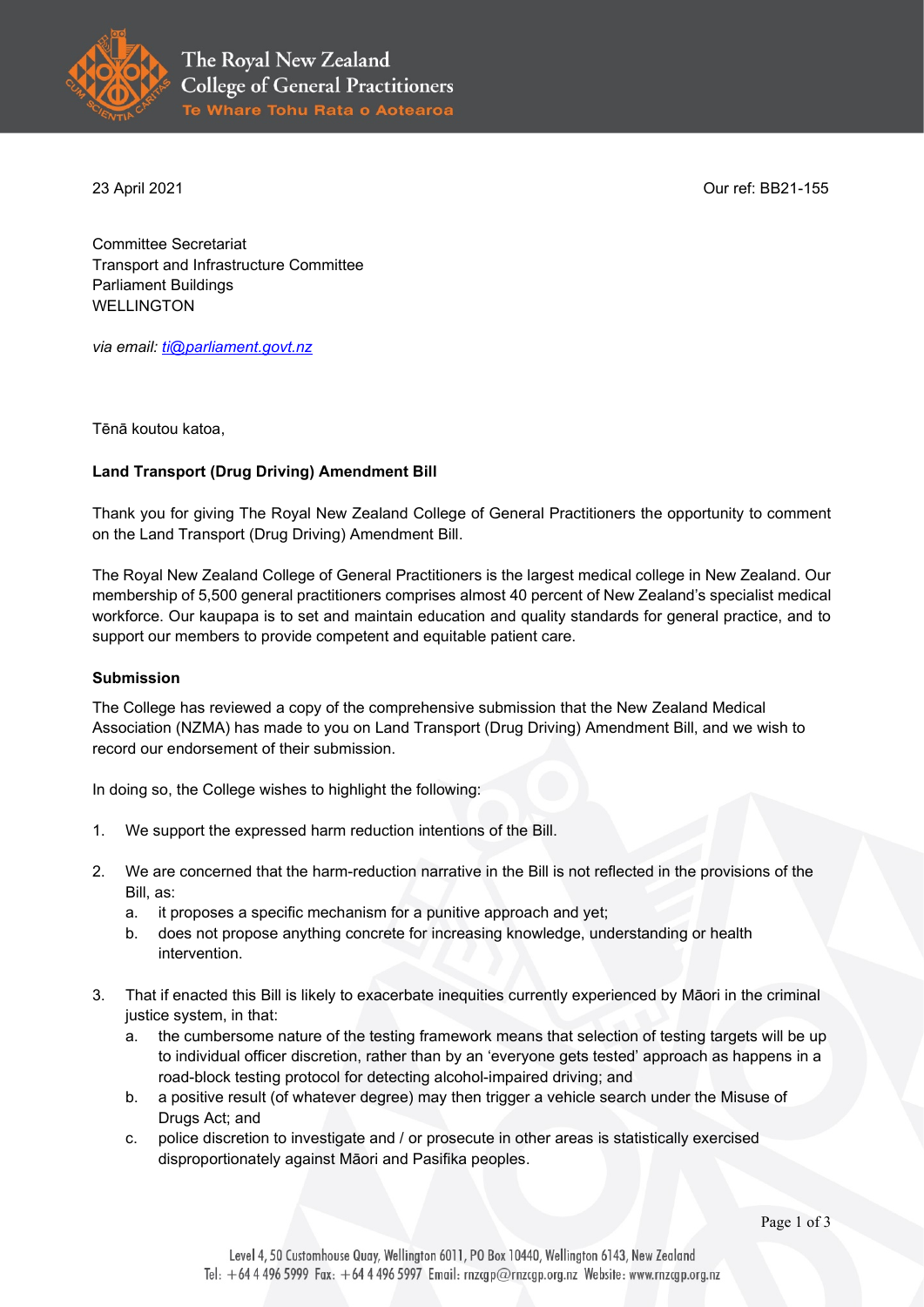- 4. That the testing framework proposed is not supported by reliable scientific evidence of correlation between presence of substances and impairment.
- 5. We are concerned that a punitive-focused approach is likely to have a negative impact on help-seeking behaviour for people who are in need of health interventions for the abuse of illicit substances.
- 6. We are concerned that a considerable number of patients are prescribed medication that will be detected by saliva testing. Data from the Ministry of Health's Pharmaceutical Data Web Tool reveals that in 2019 603,816 individuals were dispensed prescriptions for medications included in Schedule 5 to the Land Transport (Drug Driving) Amendment Act 2020.<sup>[1](#page-1-0)</sup> In my experience however patients stabilised on a steady dose of these medications are not inevitably impaired.
- 7. We note that saliva testing will not detect all prescribed medications that can potentially impair driving. New Zealand Transport Authority (NZTA) guidance on drug impaired driving lists several additional types of medications including antidepressants, heart medications, and antihistamines.[2](#page-1-1) Likewise the drugs tested for do not include all those with entries that carry Cautionary and Advisory labels relating to driving in the New Zealand Formulary. We consider there should be better alignment between the substances that carry risk and those that are tested for. However, it is important that impairment is also present if a penalty is imposed.
- 8. General practitioners will be called upon to assist patients on prescribed medication who are seeking a medical defence. We consider that the processes around providing evidence to support a medical defence must not place an onerous and time-consuming burden on general practitioners.
- 9. A concern in relation to the medical defence, is the reference to a *current* prescription. Section 64 1A of the Land Transport Act reads;

" It is a defence to proceedings for an offence against section 57A(1) or 62(1B) if the court is satisfied that the person has consumed the relevant qualifying drug—

(a)in accordance with—

(i)a current and valid prescription written for that person by a health practitioner; and

(ii)any instructions from a health practitioner or from the manufacturer of the qualifying drug;

Sleeping pills for example are often prescribed with directions that they be taken as necessary. As a result, a driver testing positive as a result of a benzodiazepine sleeping pill may have taken medication that was prescribed some time ago. We recommend that the wording of The Act makes it clear what is considered a current prescription in these circumstances.

10. Lastly, we consider that the proposed legislation penalises individuals who are not impaired and does not identify individuals who are impaired. We note that the Australian roadside drug testing system has also been criticised for this and other shortcomings.<sup>[3](#page-1-2)</sup>

<span id="page-1-1"></span><sup>2</sup> [https://www.nzta.govt.nz/safety/what-waka-kotahi-is-doing/education-initiatives/medication/doctors-pharmacists](https://www.nzta.govt.nz/safety/what-waka-kotahi-is-doing/education-initiatives/medication/doctors-pharmacists-and-nurses/)[and-nurses/](https://www.nzta.govt.nz/safety/what-waka-kotahi-is-doing/education-initiatives/medication/doctors-pharmacists-and-nurses/) Accessed 22/4/21

<span id="page-1-0"></span><sup>&</sup>lt;sup>1</sup> <https://www.health.govt.nz/publication/pharmaceutical-data-web-tool> Further analysis by Sean Carroll MOH 22/4/21

<span id="page-1-2"></span><sup>3</sup> <https://www.echo.net.au/2020/09/why-rdt-roadside-drug-testing-is-failing/> Accessed 21/4/21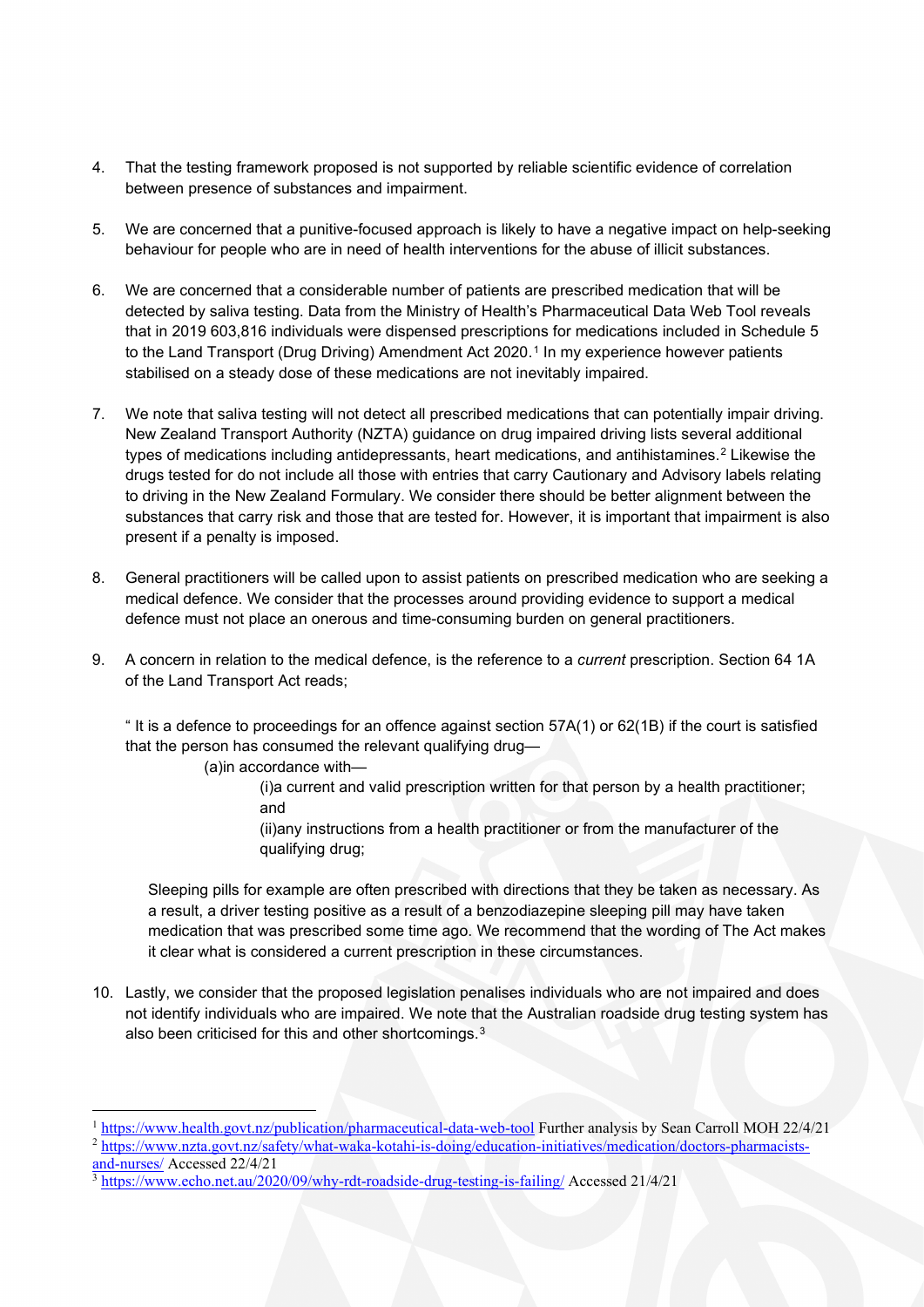### **Conclusion**

In endorsing the submission of the NZMA, the College also supports its recommendations that:

- 11. The Government needs to commit funding for drug driving research that explicitly focuses on effective methods of detecting impairment rather than simply the presence of a drug or its metabolites. The legislation before the Committee should allow for the introduction of new reliable methods of detecting impairment as they emerge.
- 12. The Bill needs to be reoriented towards a more proactive health-based approach. Health-based interventions for drug driving should occur far earlier on, perhaps even starting at a person's very first infraction under the legislation. A stepwise tiered approach could be used whereby alternatives to fines, such as the option to attend an education and/or counselling session or to undertake community service, could be offered for a first-time infraction.
- 13. If the Bill is implemented, it is essential to ensure robust and comprehensive monitoring of all impacts including on deterrence of drug driving, patterns of drug use and driving, and to evaluate data on offences by ethnicity and age group. High quality baseline data need to be collected before the measures in the Bill take effect. It is also important to evaluate the extent to which roadside oral drug testing leads to offences under the Misuse of Drugs Act, and to identify whether certain populations are disproportionately being targeted.
- 14. It is essential to ensure that police will have adequate resourcing to conduct roadside oral drug testing. The implementation of roadside oral testing for drug driving must not occur at the expense of a reduction in testing for alcohol impaired driving which remains a larger problem and for which existing levels of roadside testing are inadequate.

We would like to request the opportunity for an oral presentation to speak to this submission. If you have any questions, or would like more information, please email us at [policy@rnzcgp.org.nz](mailto:policy@rnzcgp.org.nz)

Nāku noa, nā

Dr Bryan Betty MBChB, FRNZCGP, FACRRM Medical Director | Mātanga Hauora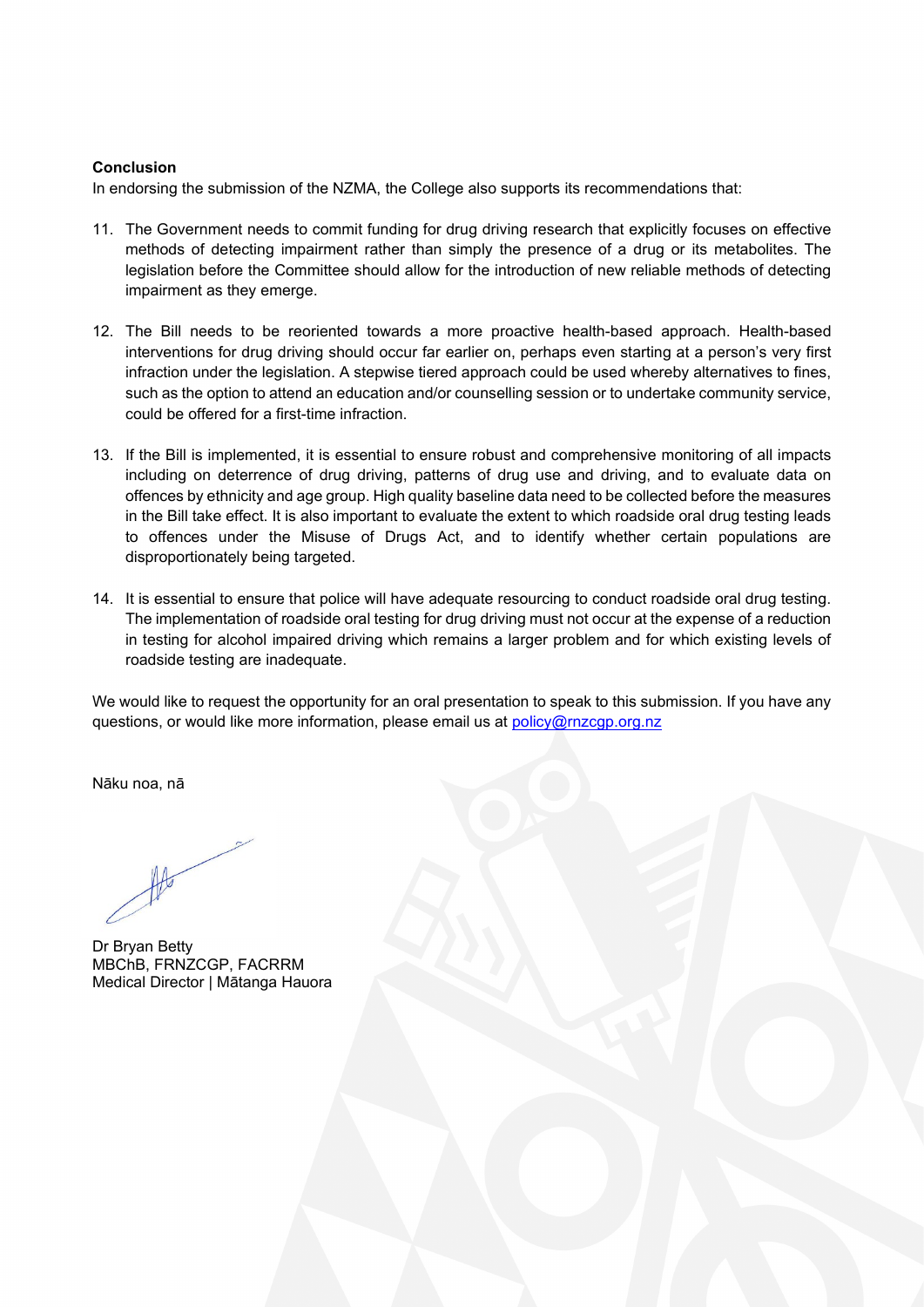

25 February 2021

Committee Secretariat Transport and Infrastructure Committee Parliament Buildings Wellington

Submitted online

# **Land Transport (Drug Driving) Amendment Bill**

Dear Committee Members

The New Zealand Medical Association (NZMA) wishes to submit on the above Bill. The NZMA is New Zealand's largest medical organisation, with about 5,000 members from all areas of medicine. The NZMA aims to provide leadership of the medical profession, and to promote professional unity and values, and the health of all New Zealanders. We recognise the principles of te Tiriti o Waitangi and the special obligations to Māori, particularly to ensure equity and active protection. Current disparities in health outcomes between Māori and non-Māori are unacceptable. The NZMA is committed to advocating for policies in health and the social and wider determinants of health that urgently address these disparities and contribute to equity of health outcomes. Our submission has been informed by feedback from our Board, Advisory Councils and members.

## **General Comments**

1. We note that this Bill would establish a new random roadside oral fluid drug testing regime that would sit alongside the compulsory impairment test (CIT) approach to drug driving. Under the new regime, a police officer would be able to stop any driver of a motor vehicle and administer an oral fluid test without cause to suspect a driver has consumed drugs. We note that the Bill proposes that drivers who fail two consecutive oral fluid tests would incur an infringement penalty. Drivers who fail two consecutive oral fluid tests can elect to undertake an evidential blood test and would be subject to both infringement and criminal penalties, depending on the levels of drugs in their blood. Criminal limits equivalent to a blood alcohol concentration (BAC) of 80mg/100mg will be established for the most prevalent drugs used by New Zealand drivers, subject to the available evidence and advice of an Expert Panel. These substances will include THC, methamphetamine, benzodiazepines, MDMA, opiates and cocaine.

2. Although robust epidemiological data on the extent to which drug driving contributes to road traffic accidents are lacking, it is reasonable to infer from available data that drug driving is a significant issue in New Zealand. Accordingly, we welcome evidence-informed measures to deter drug driving and make our roads safer. We note, however, that the regulatory impact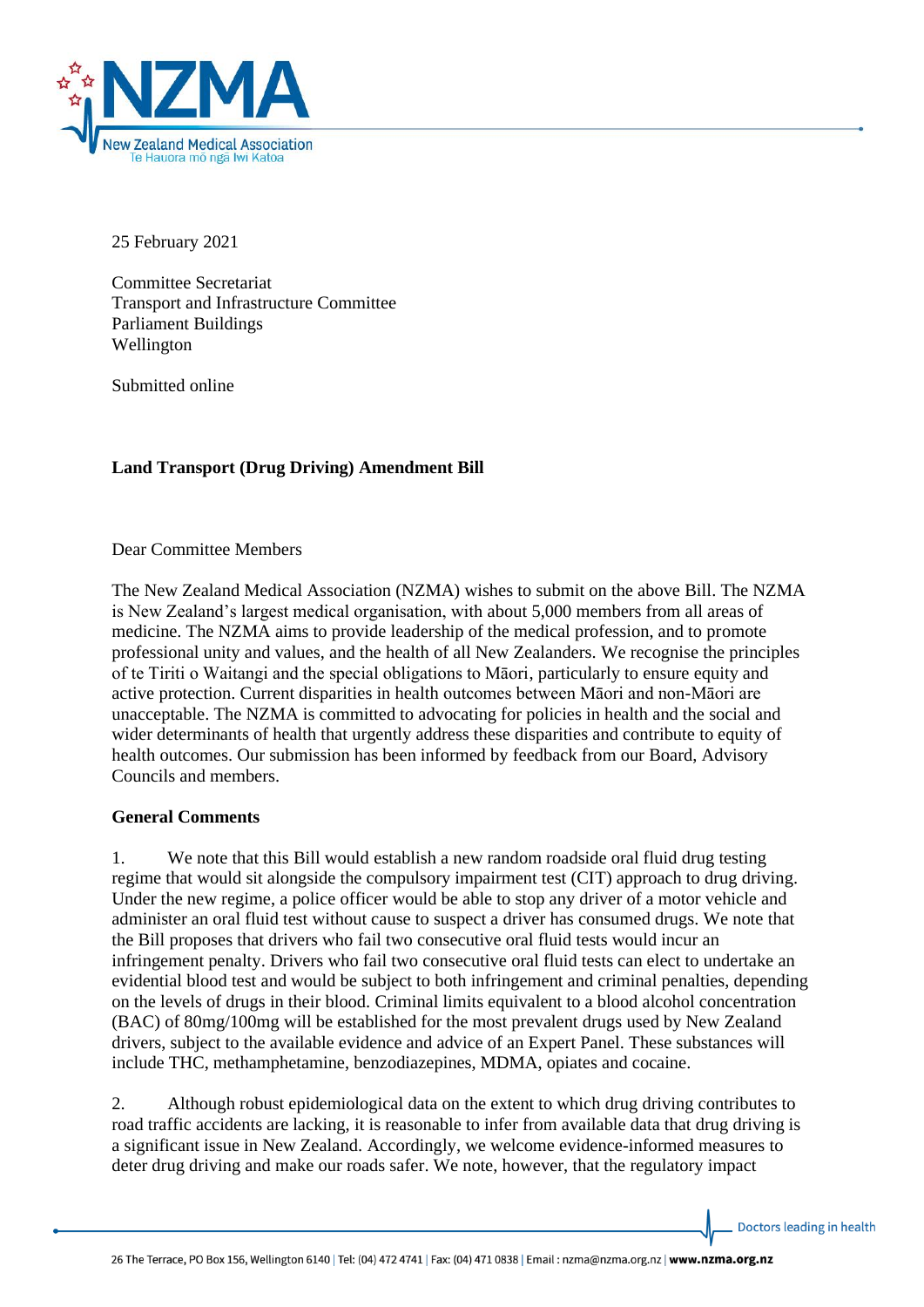statement acknowledges the low evidence certainty for roadside drug testing to act as a deterrent to drug driving.<sup>1</sup> While we support the Bill's objectives and consider that it may go some way towards making our roads safer despite the limited evidence of a deterrent effect, we share concerns with others in the sector that the Bill, as it stands, has some flaws and weaknesses. These stem in part from our view that the science to support roadside oral fluid testing is not quite sufficiently advanced although it is rapidly evolving. Key concerns include the inability of oral fluid testing to detect impairment, the absence of well-defined threshold levels and impairment limits for many drugs, and the potential for the Bill to exacerbate inequities for Māori in the criminal justice system. We elaborate on these concerns in the following paragraphs and provide some suggestions for a modified approach to drug driving for the Committee's consideration.

## **Key concerns**

3. A major concern with roadside oral fluid drug testing is that while such tests detect the presence or absence of a small panel of common drugs, they do not detect impairment and correlate poorly with actual blood concentration. Further complicating matters is that unlike with alcohol, there is often not a clear linear relationship between dosages of many drugs, time from when they are taken, and impairment. Under the Bill, people could receive infringements for drug driving despite not being impaired. The Attorney-General has concluded that provisions of the Bill are inconsistent with the rights to be secure against unreasonable search and seizure, the right not to be arbitrarily detained, and the right to be presumed innocent until guilty as affirmed in ss21, 22 and 25(c) of the Bill of Rights Act.<sup>2</sup> While a person that fails 2 consecutive oral fluid tests may elect to have a blood test, the Attorney-General notes this is not an effective procedural safeguard as there are significant disincentives to requesting it. Given that many drugs are detectable in blood long after they have been taken and any impairing effects have worn off, a blood test that detects any level of a qualifying substance would still lead to an infringement offence under the Bill as proposed.

4. We have concerns that the Bill could exacerbate inequities for Māori in the criminal justice system. While infringement level offences are the first tier of sanctions, several pathways under the Bill could lead to criminal offences. Given the considerable length of time needed to conduct roadside oral fluid testing (up to 15-20 minutes for two tests), it is difficult to envisage random drug testing checkpoints at roadblocks where all drivers are stopped and tested (as occurs with alcohol breath testing) given the disruption to the traffic this would cause. It is more likely that police will stop and drug test individually selected drivers, making it probable that Māori will be disproportionately targeted under this Bill. We note that the regulatory impact statement states: *"Without the operational controls inherent in checkpoint type operations, there is a risk that unconscious bias could lead to disproportionately more Māori men and women being detained for drug testing.*" It is also possible that positive oral fluid testing could be used by police to undertake further actions under the Misuse of Drugs Act such as vehicle searches for drugs. Other considerations relevant to our concerns include that Māori were 2.2 times more likely to report using cannabis in the last 12 months than non-Māori.<sup>3</sup>

5. While a large number of psychoactive substances can impair driving, oral fluid testing devices will only test for the most prevalent drugs or drug classes in New Zealand. A possible unintended consequence of the proposed Bill could be to encourage people who use cannabis to switch to more harmful substances such as synthetic cannabinoids to evade detection by roadside oral drug testing, a risk that has been identified in the regulatory impact statement.

<sup>3</sup> <https://www.health.govt.nz/system/files/documents/publications/cannabis-use-2012-13-nzhs-may15-v2.pdf>

<sup>1</sup> <https://www.treasury.govt.nz/sites/default/files/2020-04/ria-transport-edd-apr20.pdf>

<sup>&</sup>lt;sup>2</sup> [https://www.parliament.nz/en/pb/sc/business-before-committees/document/BORA\\_101339/report-of-the](https://www.parliament.nz/en/pb/sc/business-before-committees/document/BORA_101339/report-of-the-attorney-general-under-the-new-zealand-bill)[attorney-general-under-the-new-zealand-bill](https://www.parliament.nz/en/pb/sc/business-before-committees/document/BORA_101339/report-of-the-attorney-general-under-the-new-zealand-bill)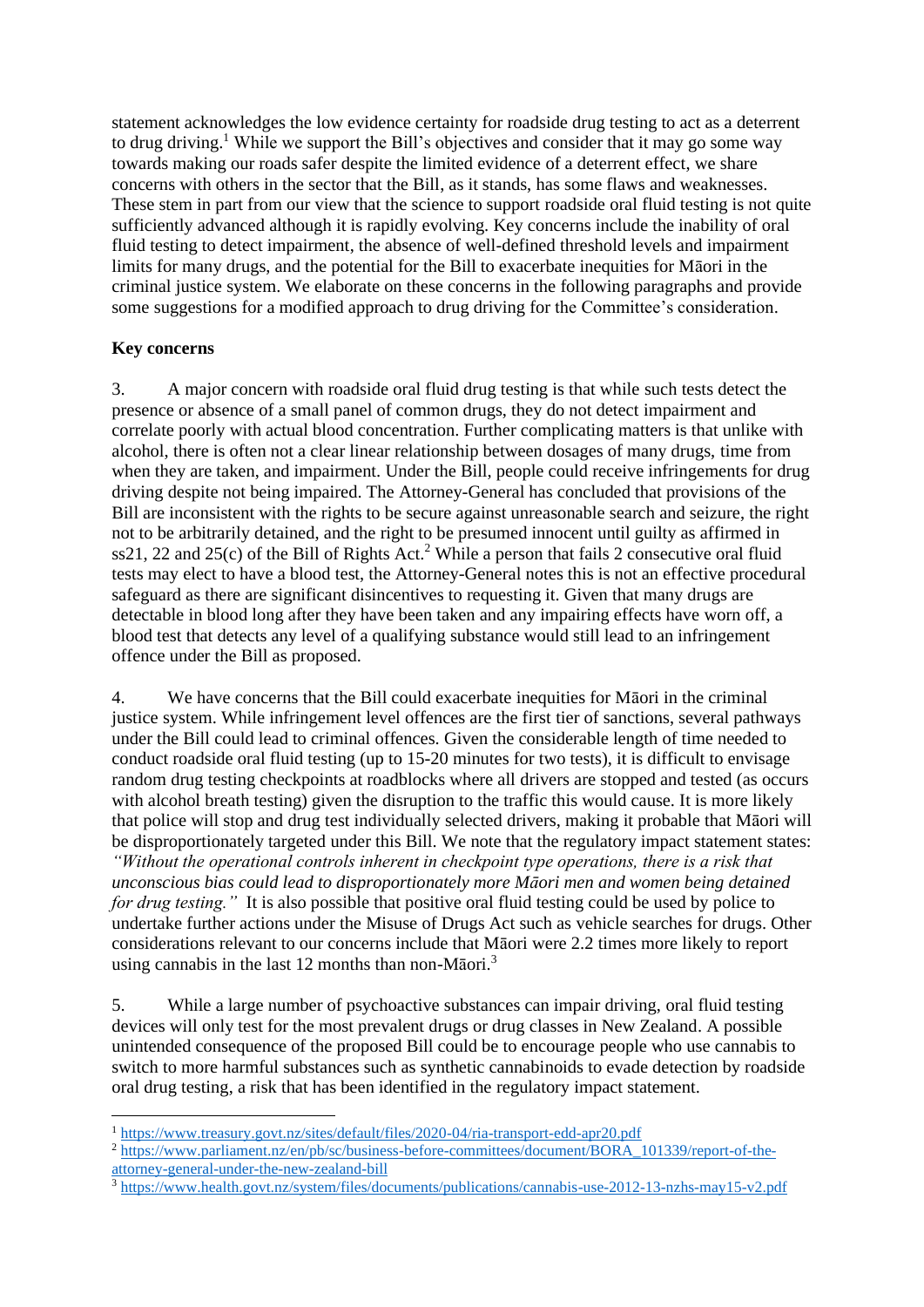6. Numerous prescription medicines can impair driving. We note that the Bill extends the existing medical defence to be available to drivers who have taken prescription drugs "in accordance with their prescription and any instructions from a health practitioner" and have provided a blood sample through an evidential blood test. We have some concerns about the resource implications of this, particularly for GPs that may be required to give evidence. While we support campaigns to help health practitioners better inform patients about how medications and other drugs can affect driving, we seek clarification on whether there may be liability implications for health practitioners that prescribe such medicines where a patient is found to have failed an evidential blood test for drug-impaired driving.

7. Although the Bill purports to take a harm minimisation approach to drug driving, we are concerned that the health-based interventions it contains are limited and take effect too late. For example, compulsory referrals for assessment to drug education or rehabilitation programmes are proposed for second criminal offences in some situations and all third and subsequent criminal offences. Our view is that health-based interventions should occur much earlier on.

## **Conclusion and recommendations**

8. The NZMA welcomes effective evidence-informed measures to deter drug driving in New Zealand. We consider the current Bill may go some way towards this objective. Ideally, roadside drug testing should be able to detect impairment from all drugs. As the science to support oral roadside drug testing continues to advance, it is important to ensure that measures such as those proposed in the Bill do not unduly infringe on individual rights, exacerbate inequities in the criminal justice system or drive more dangerous patterns of drug use. To mitigate some of the concerns we have identified above, we provide the following recommendations for the Committee's consideration.

9. The Government needs to commit funding for drug driving research that explicitly focuses on effective methods of detecting impairment rather than simply the presence of a drug or its metabolites. The legislation before the Committee should allow for the introduction of new reliable methods of detecting impairment as they emerge.

10. The Bill needs to be reoriented towards a more proactive health-based approach. Healthbased interventions for drug driving should occur far earlier on, perhaps even starting at a person's very first infraction under the legislation. A stepwise tiered approach could be used whereby alternatives to fines such as the option to attend an education and/or counselling session or to undertake community service could be offered for a first-time infraction.

11. If the Bill is implemented, it is essential to ensure robust and comprehensive monitoring of all impacts including on deterrence of drug driving, patterns of drug use and driving, and to evaluate data on offences by ethnicity and age group. High quality baseline data need to be collected before the measures in the Bill take effect. It is also important to evaluate the extent to which roadside oral drug testing leads to offences under the Misuse of Drugs Act, and to identify whether certain populations are disproportionately being targeted

12. It is essential to ensure that police will have adequate resourcing to conduct roadside oral drug testing. The implementation of roadside oral testing for drug driving must not occur at the expense of a reduction in testing for alcohol impaired driving which remains a larger problem and for which existing levels of roadside testing are inadequate.